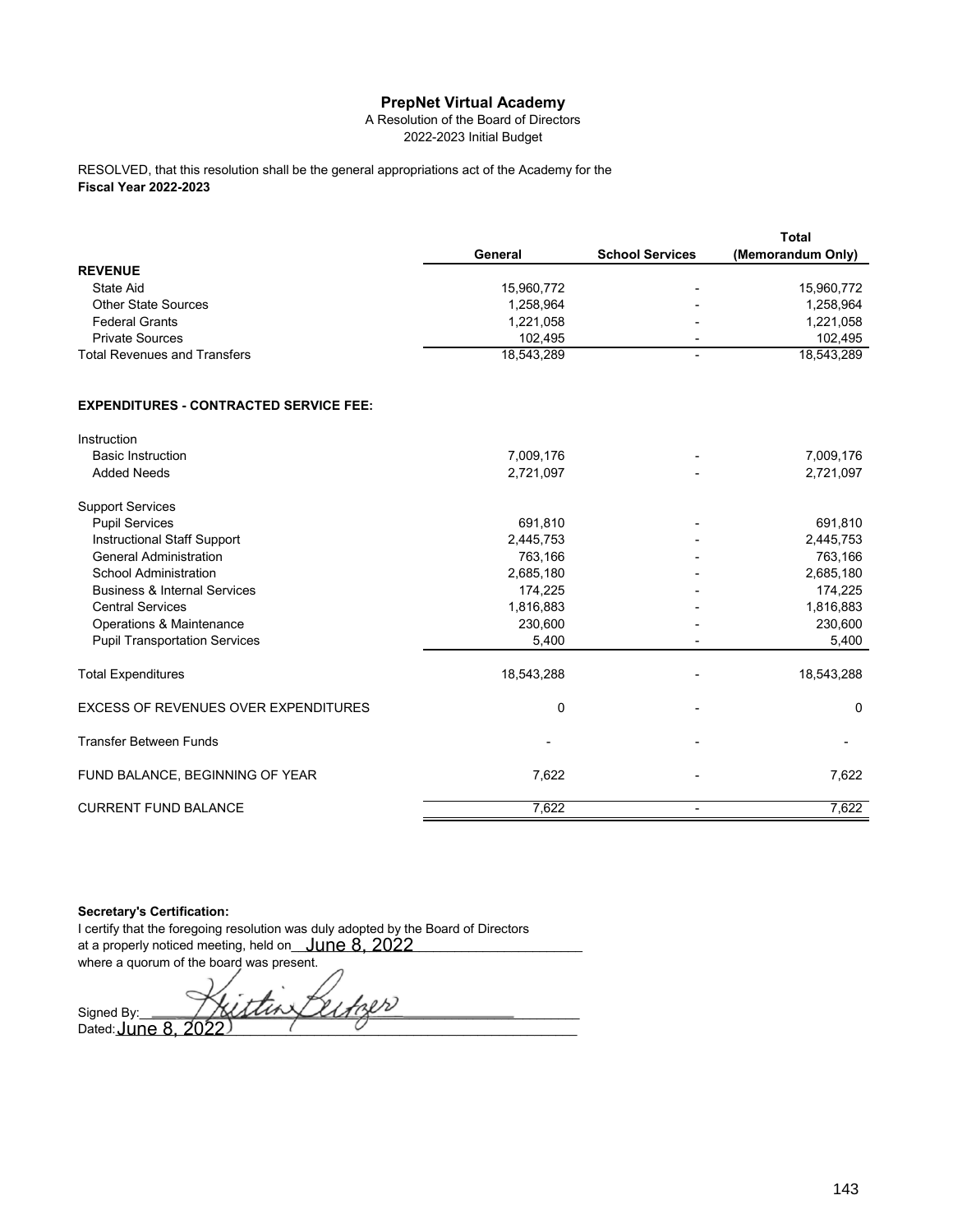## **PrepNet Virtual Academy**

2022-2023 Initial Budget Detail

|                                                  | 2022-2023<br><b>Initial</b> |
|--------------------------------------------------|-----------------------------|
| <b>General Fund</b>                              |                             |
| <b>REVENUE</b>                                   |                             |
| State Aid                                        | 15,960,772                  |
| Revenue from State Sources                       | 1,258,964                   |
| Restricted-Federal 'Pass thru' Grants - Title I  | 913,130                     |
| Restricted-Federal 'Pass thru' Grants - Title II | 276,685                     |
| Restricted-Federal 'Pass thru' Grants - Title IV | 813                         |
| Restricted-Federal 'Pass thru' Grants - ESSER    | 30,430                      |
| <b>Revenue from Private Sources</b>              | 39,675                      |
| Revenue from Pupil Activities                    | 62,820                      |
| <b>Total Revenue &amp; Other Transactions</b>    | 18,543,289                  |
| <b>EXPENDITURES</b>                              |                             |
| <b>Basic Instruction</b>                         |                             |
| Salaries, Taxes, & Benefits                      | 5,739,110                   |
| Local Meetings                                   | 54,000                      |
| Printing and Binding                             | 68,400                      |
| <b>Teaching Supplies</b>                         | 46,800                      |
| Textbooks                                        | 436,766                     |
| Software & Equipment                             | 1,300                       |
| <b>Equipment Lease</b>                           | 363,182                     |
| Dues/Memberships                                 | 4,100                       |
| Field trips<br><b>Contracted Services</b>        | 3,600<br>221,637            |
| <b>Employment Expenses</b>                       | 28,080                      |
| Finger Printing & Background Checks              | 7,200                       |
| <b>Board Funds</b>                               | 35,000                      |
| <b>Total - Basic Instruction</b>                 | 7,009,176                   |
| <b>Added Needs</b>                               |                             |
| <b>Compensatory Education</b>                    |                             |
| Salaries, Taxes, & Benefits                      | 1,101,967                   |
| <b>Teaching Supplies</b>                         | 351,970                     |
| <b>Indirect Costs</b>                            | 32,152                      |
| <b>Subtotal - Compensatory Education</b>         | 1,486,089                   |
| <b>Special Education</b>                         |                             |
| Salaries, Taxes, & Benefits                      | 957,514                     |
| Local Meetings                                   | 4,600                       |
| Workshops and Conferences                        | 1,100                       |
| <b>Teaching Supplies</b>                         | 1,530                       |
| Software & Equipment                             | 600                         |
| Dues/Memberships                                 | 7,320                       |
| <b>Indirect Costs</b>                            | 160,984                     |
| Miscellaneous                                    | 101,360                     |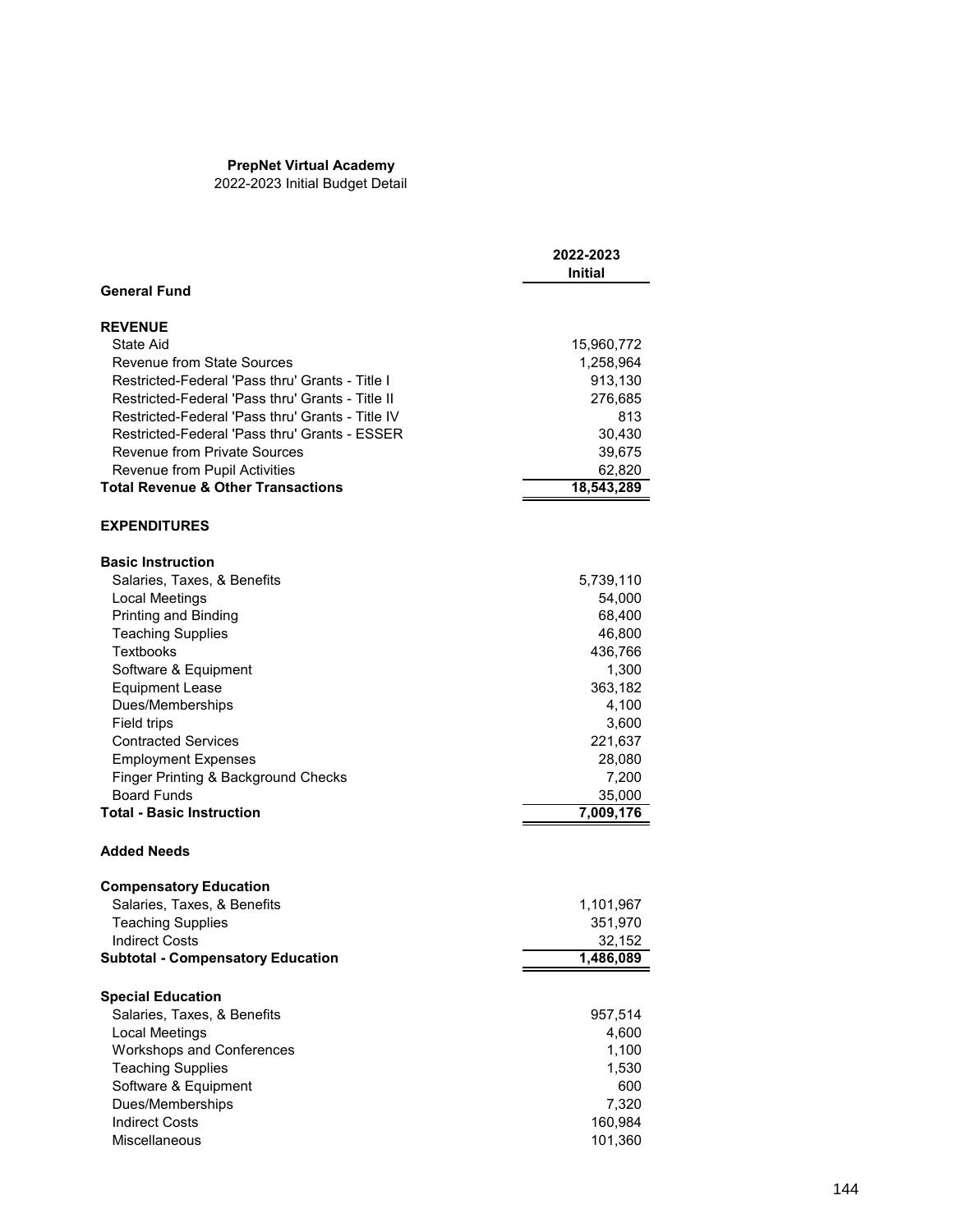| <b>Subtotal - Special Education</b>                                 | 1,235,008          |
|---------------------------------------------------------------------|--------------------|
| <b>Total - Added Needs</b>                                          | 2,721,097          |
| <b>Pupil Services</b>                                               |                    |
| <b>Guidance Services</b>                                            | 139,502            |
| <b>Occupational Therapist Services</b>                              | 66,124             |
| <b>Psychological Services</b>                                       | 66,877             |
| Speech Pathology                                                    | 167,256            |
| Social Work Services                                                | 191,615            |
| <b>Total - Pupil Services</b>                                       | 691,810            |
| <b>Instructional Staff Support</b>                                  |                    |
| Salaries, Taxes, & Benefits                                         | 1,199,134          |
| Local Meetings                                                      | 25                 |
| <b>Workshops and Conferences</b>                                    | 14,400             |
| <b>Office Supplies</b>                                              | 2,500              |
| Improvement of Instruction                                          | 948,128            |
| Professional Development                                            | 37,102             |
| Technology                                                          | 204,077            |
| <b>Special Education</b>                                            | 37,463             |
| <b>Indirect Costs</b><br><b>Total - Instructional Staff Support</b> | 2,925<br>2,445,753 |
|                                                                     |                    |
| <b>General Administration</b>                                       |                    |
| <b>Board of Education</b>                                           |                    |
| <b>Board of Education Administration</b>                            | 146,219            |
| Legal Fees                                                          | 13,000             |
| Audit                                                               | 6,050              |
| Travel & Expense Staff                                              | 250                |
| Insurance                                                           | 16,600             |
| <b>Subtotal - Board of Education</b>                                | 182,119            |
| <b>Executive Administration</b>                                     |                    |
| Executive Administration                                            | 100,827            |
| Oversight Fee                                                       | 480,219            |
| <b>Subtotal - Executive Administration</b>                          | 581,046            |
| <b>Total - General Administration</b>                               | 763,166            |
| <b>School Administration</b>                                        |                    |
| <b>Office of the Principal</b>                                      |                    |
| Salaries, Taxes, & Benefits                                         | 667,353            |
| Local Meetings                                                      | 14,700             |
| <b>Workshops and Conferences</b>                                    | 6,071              |
| Mailing                                                             | 355,500            |
| Printing & Binding                                                  | 5,400              |
| <b>Office Supplies</b>                                              | 14,400             |
| Dues/Memberships                                                    | 3,500              |
| <b>Contracted Services</b>                                          | 2,760              |
| <b>Bank Charges</b>                                                 | 400                |
| <b>Subtotal - Office of the Principal</b>                           | 1,070,084          |
| <b>Other School Administration</b>                                  |                    |
| Admissions & Other Administrative Support                           | 578,266            |
| Salaries, Taxes, & Benefits                                         | 67,450             |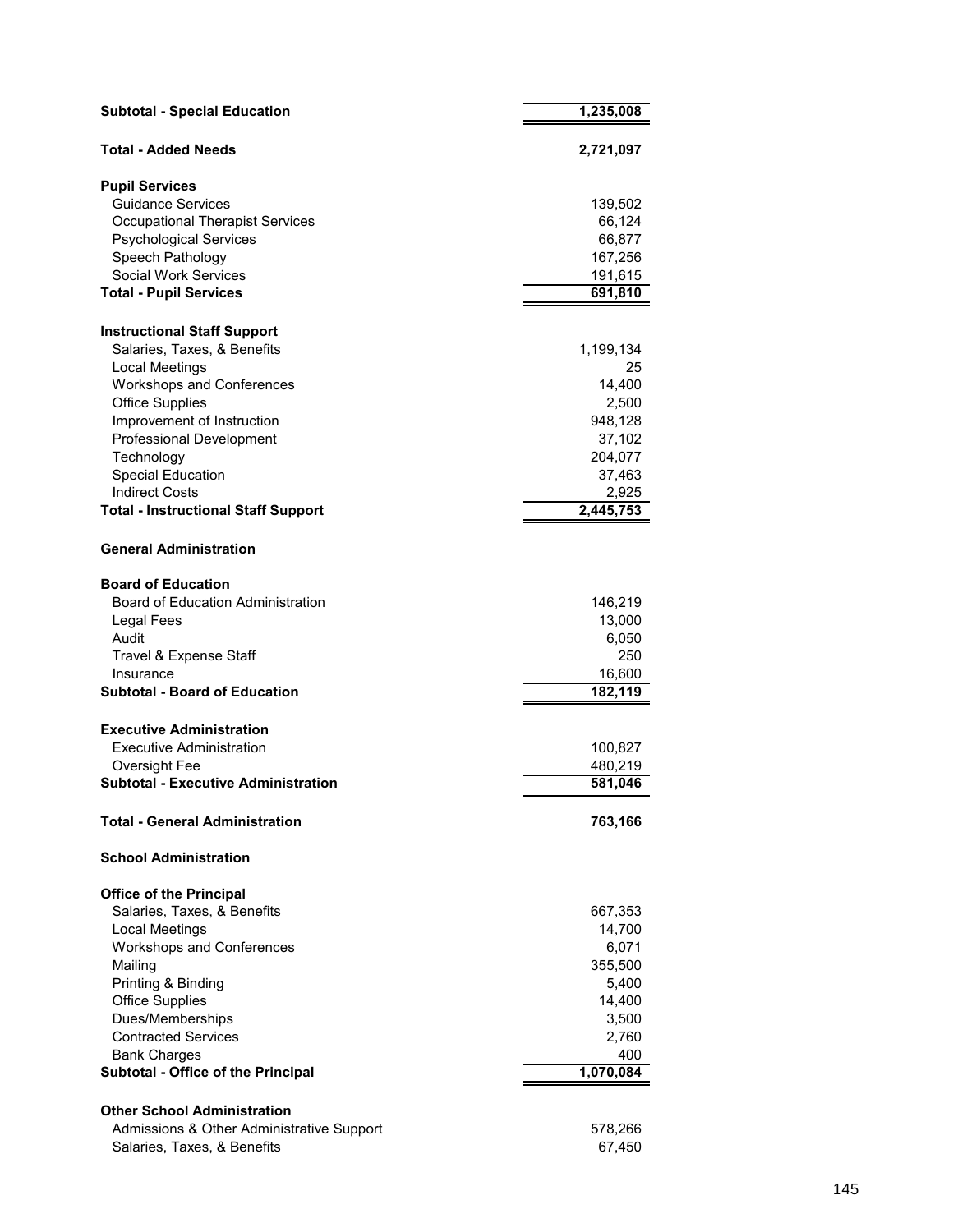| Advertising                                     | 962,550   |
|-------------------------------------------------|-----------|
| Local Meetings                                  | 1,000     |
| <b>Workshops and Conferences</b>                | 830       |
| Mailing                                         | 5,000     |
| <b>Subtotal - Other School Administration</b>   | 1,615,096 |
| Total - School Administration                   | 2,685,180 |
| <b>Business &amp; Internal Services</b>         |           |
| <b>Fiscal Services</b>                          | 164,664   |
| <b>Internal Distribution Services</b>           | 9,561     |
| <b>Total - Business &amp; Internal Services</b> | 174,225   |
| <b>Central Services</b>                         |           |
| <b>Information Services</b>                     | 375,133   |
| <b>Staff/Personnel Services</b>                 | 1,404,959 |
| <b>Other Central Services</b>                   | 36,790    |
| <b>Total - Central Services</b>                 | 1,816,883 |
| <b>Operations &amp; Maintenance</b>             |           |
| <b>Internal Building Services</b>               | 52,833    |
| Other Purchased Service (Janitorial)            | 500       |
| Telephone                                       | 18,500    |
| Gas                                             | 525       |
| Electric                                        | 2,850     |
| Water & Sewer                                   | 400       |
| Waste & Trash Disposal                          | 375       |
| <b>Building Maintenance &amp; Repair</b>        | 34,400    |
| Equipment Maintenance & Repair                  | 4,780     |
| Lease of Building                               | 51,924    |
| Lease of Equipment                              | 43,993    |
| <b>Equipment Purchases</b>                      | 15,200    |
| Liability Insurance                             | 120       |
| Property Insurance                              | 2,600     |
| Safety & Security                               | 1,600     |
| <b>Total - Operations &amp; Maintenance</b>     | 230,600   |
| <b>Pupil Transportation Services</b>            |           |
| <b>Field Trips</b>                              | 5,400     |
| <b>Total - Pupil Transportation Services</b>    | 5,400     |
| <b>Other Support Services</b>                   |           |
| <b>Pupil Activities</b>                         |           |
| Salaries, Taxes, & Benefits                     |           |
| <b>Contracted Services</b>                      |           |
| Supplies                                        |           |
| <b>Indirect Costs</b>                           |           |
| Miscellaneous                                   |           |
| <b>Total - Pupil Activities</b>                 |           |
|                                                 |           |

**Community Services**

Outgoing Transfer to School Service Fund -